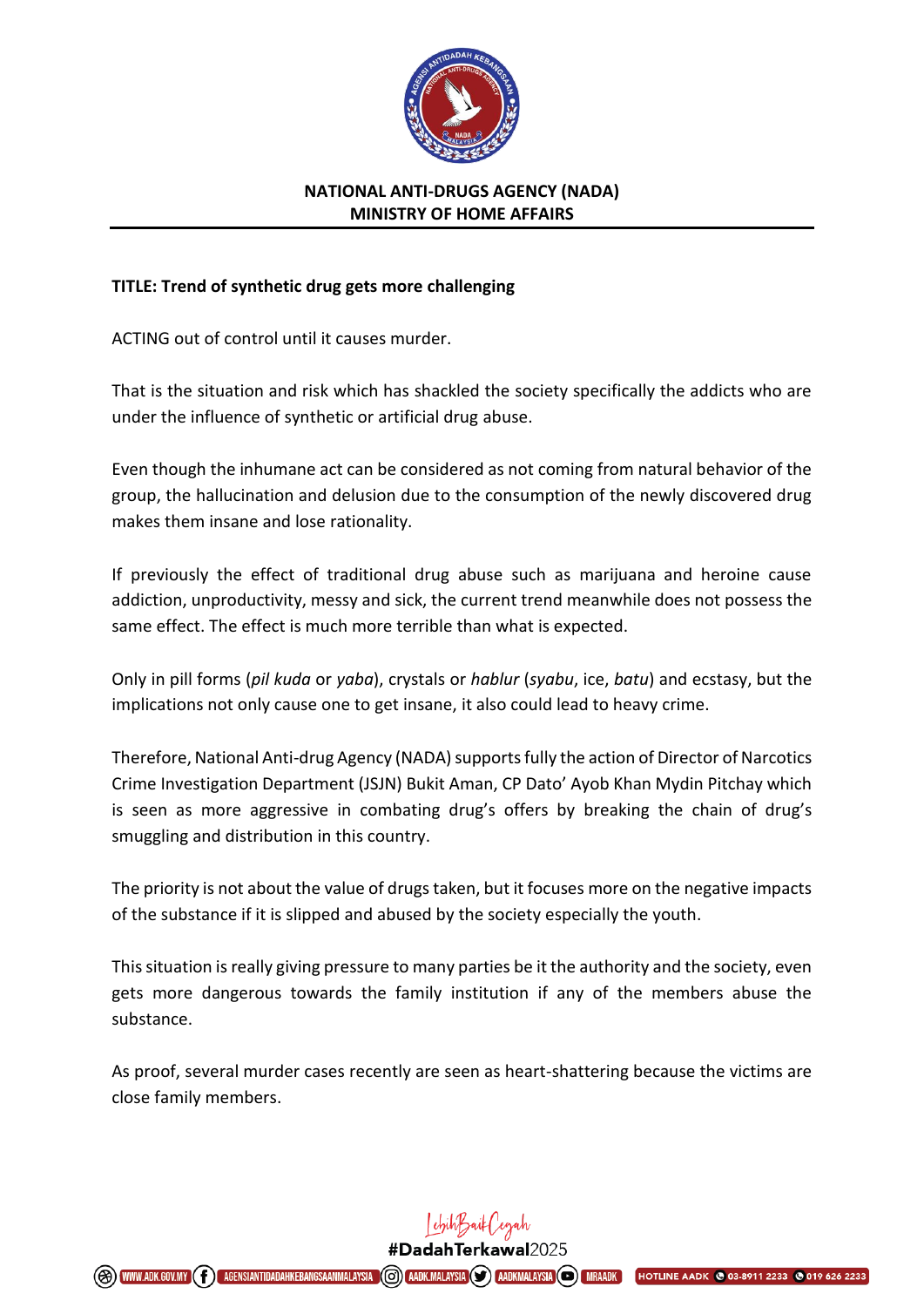Even more unfortunate, the effect of hallucination traps the addict to act out of control until violent murder towards his own mother occurs as reported months before.

Not calculated yet on the action of hitting and threating due to them not wanting to give money to purchase the substance.

The situation happens due to synthetic or artificial drugs which contain 100 percent of chemical and it can be purchased easily not just through regular market or online, but it is also sold on much cheaper price and can be produced, even at our own houses.

This is indeed a huge challenge for the government and the authority specifically PDRM and NADA who are responsible in combating drug abuse, as well as preventing the society in drug addiction world.

If the spreading of synthetic drug abuse is not contained immediately, it is worried that it could ruin the harmonious aspect of Keluarga Malaysia.

In Malaysia, the mentioned type of prohibited substance is used widely since the last three years following the struggle to get the supply of heroine.

The mentioned stimulant type of drug is known within the group of new addicts who classify it as 'safe' without any addiction's effects.

In reality, subconsciously synthetic drugs give grave implication until it causes permanent damage to the brain which contribute in mental issues and the excessive usage can lead to death.

Even though NADA is capable to cure the addicts of this synthetic drug, the challenge to cure this group is much more complicated and the cost is higher specifically the individuals who fall under dual diagnosis category.

Through NADA's i-Pulih Model, an individual who experience the problem of drug addiction can be treated through Treatment and Rehabilitation Within Community Program in 30 Narcotics Addiction Rehabilitation Centre (PUSPEN) within the entire country.

NADA's i-Pulih Model provides treatment and rehabilitation program which covers the aspect of biology, psychology, spiritual and social which are suitable with the needs of an individual. The emphasis is given to guide the individual to escape from addiction's problem faced and to become a more functional and productive person towards the family, society and country.

## Lehih Jaik (egah

#DadahTerkawal2025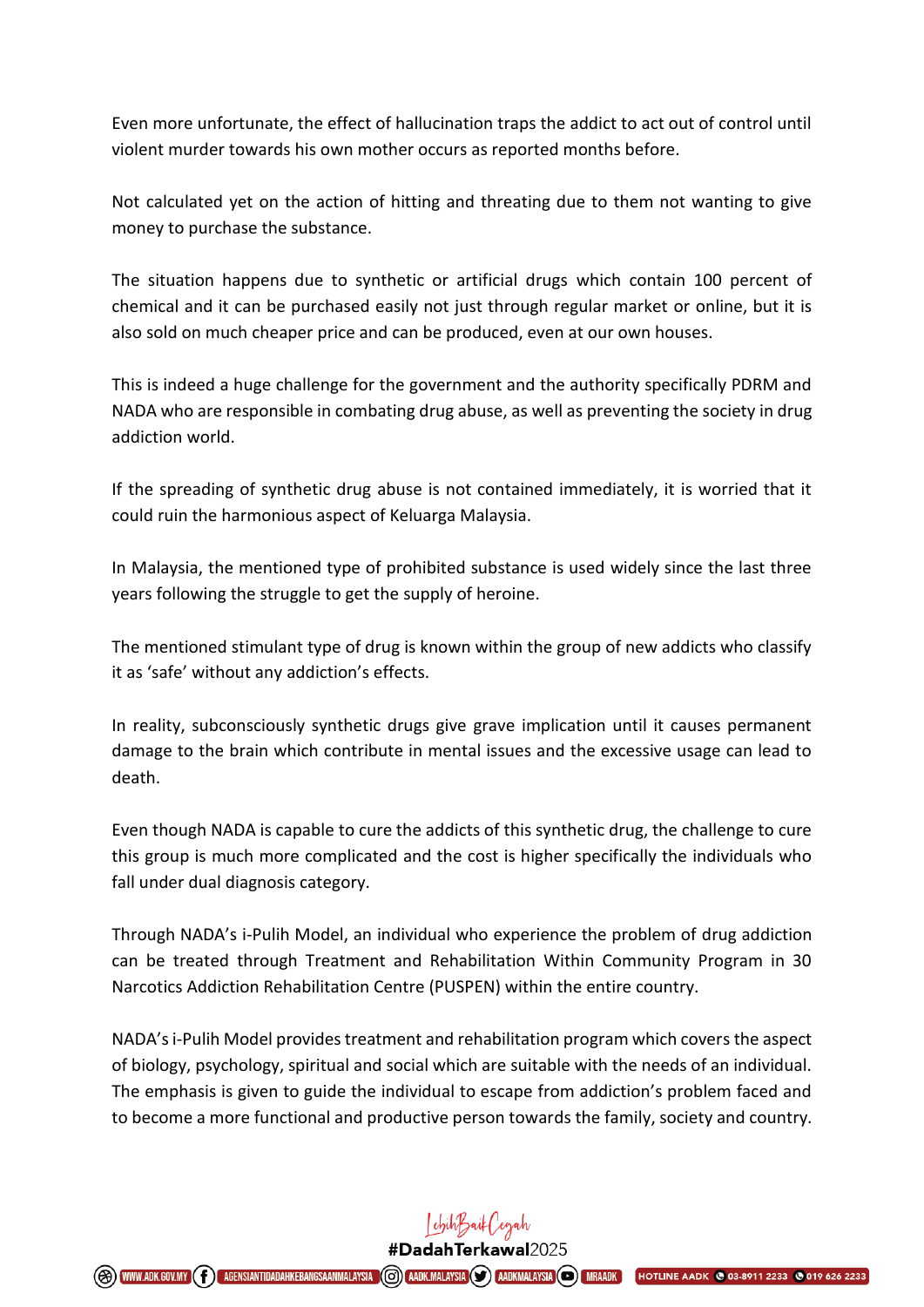NADA also supervises individuals who have ended their treatment and rehabilitation program through NADA After Care Services' Program to ensure they still get the guidance and direction by providing skill and vocational training, work pre-placement, further care, *hijra* program as well as the involvement of significant others and society around them in order to support and help the individual's lifetime rehabilitation process.

Seeing that this treatment and rehabilitation program can only reduce the amount of existing addicts, NADA also implement prevention program to increase the public awareness and educate the society to stay away from drugs. This public awareness and hate towards drugs will prevent new addiction cases as well as reducing the demand upon this forbidden substance.

Through NADA's i-Cegah Model, the focus is given to educate Malaysian that Drugs Remain Country's Number One Nemesis. Therefore, NADA's Prevent is Better campaign is also succeeded by NADA's Anti-drug Squad by emphasizing on the concept of prevention stays as the best method and effective cost in overcoming the drug abuse's problem in our country.

The highlight of prevention education and public awareness's campaign are being done through omnipresence, outreach, community empowerment, guidance and counselling for families, school students and students of education/skill centers and public community as well as Program Tempat Kerja Bebas Dadah which has been implemented in public and private sectors within the entire country.

High-risk areas are also classified within the entire country and efforts are taken to make sure these areas are free from drug addiction's threat. Ministry of Home Affairs has set for 155 High Risk Areas that exist within the whole country to be restored approaching 2025.

NADA also has improved on the process of tracking individuals who are involved in drug addiction within the entire country. NADA's District Offices are currently conducting active tracking towards suspected individuals (OYDS) who are involved with drugs in each village, division, residential and placement in their areas.

The enforcement action through NADA's i-Prihatin Model will involve OYDS' tracking initiative in order to help them conduct treatment and rehabilitation program in NADA's facilities based on existing laws. Early Intervention Program as well as Outreach Program are also conducted to persuade this group in following the treatment and rehabilitation program organized by NADA, voluntarily.

> Lehih Baik ('egah #DadahTerkawal2025